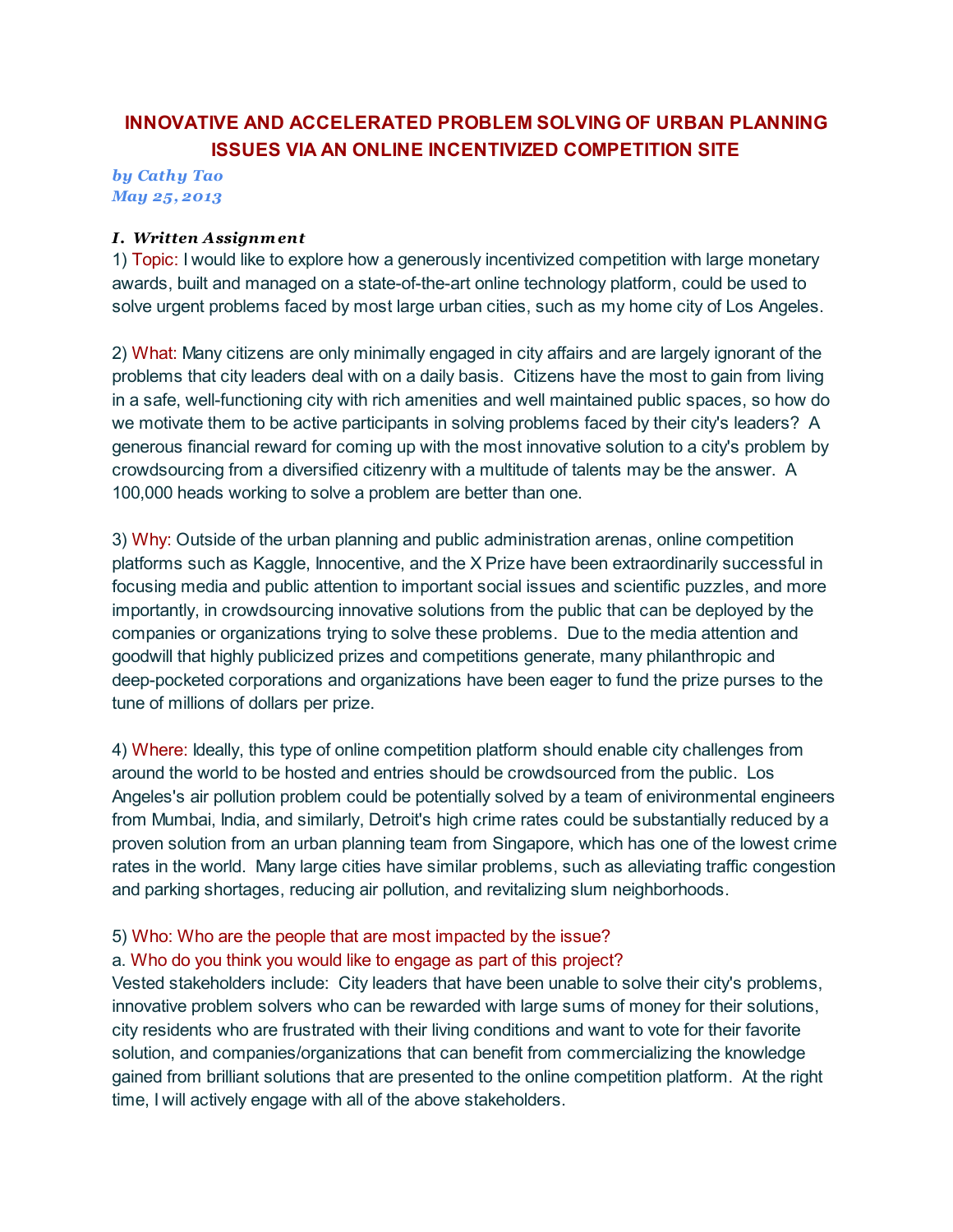Since this proposal is still in its early stages of planning, I wanted to test initial interest and reaction before building a mockup of the competition site. I posted this idea in the MindMixer platform and to date have received 79 votes in support of the idea. I received a perfect score of 40 points from my peers for the initial project proposal turned in for the first class assignment. I was surprised to receive this score as I actually gave a lower score to myself.

Here are some comments received from my peers who evaluated the proposal and from the MindMixer platform:

Peer #1: "It seems a very interesting idea which depends greatly in the correct implementation of the online platform."

Peer #2: "This was a well thought out proposal. I can tell a lot of research went into exploring the various platforms that could lead to greater citizen involvement in global city problems. Good luck with the project!"

Peer #3: "The proposal seems well-thought out and demonstrates that the student has engaged in a good amount of research. I like how the student proposed key elements of what the incentivized format would include as well as platforms that provide a good starting point for the project. The McKinsey and Co. report was also a great and unexpected addition to the proposal, and the inclusion of the global community makes this proposal especially strong."

Peer #4: "This is a definitely the way to go. Perhaps the idea of Sister cities could come into this nicely. Pairing global cities that have a similar problem to solve. Two heads are always better than one and each city will have specific details that they can contribute depending on how far along they are into the problem that they are trying to solve. With two cities, each with millions of citizens available to contribute to the engagement platform, the sky is the limit. The winning project can share the funds to put towards implementing their plans. All the solutions from all the participating cities should be posted online so that everyone, everywhere can draw from the creative bubble."

#### 6) How: How does the student hope to explore this topic:

# a. Data Analysis: What data do you hope to obtain and how do you anticipate using this to support your project?

I would do research on the various online competition platforms currently existing that focus outside of the urban planning/public administration context, obtain data and metrics on the sources and volume of fundraising, demographics of the contestants, content and quality of the entries, costs of building and maintaining the platform, and lessons learned by competition organizers, and share this data and best practices with experts in urban planning and city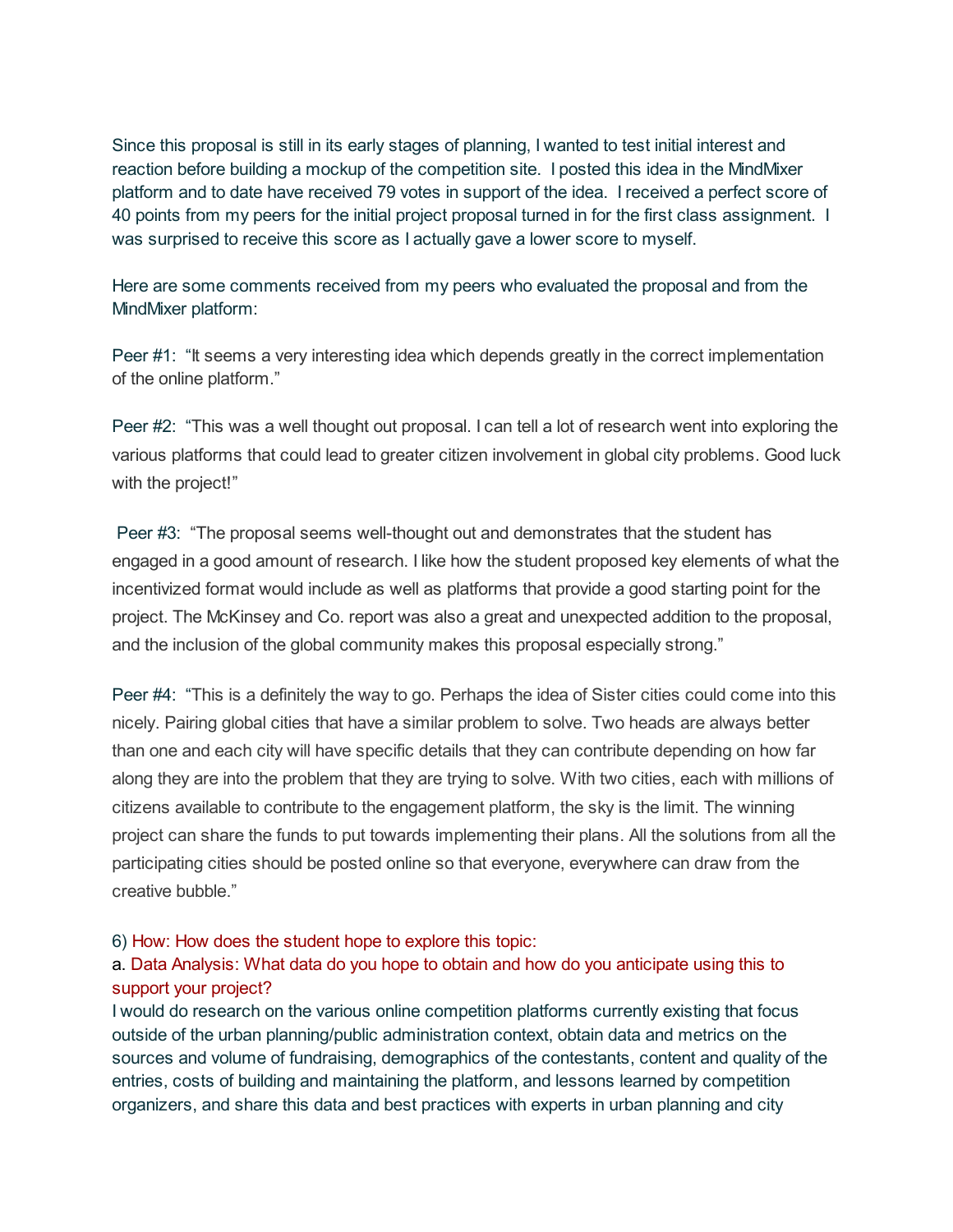officials to derive their input on whether such a competition platform would be viable, and obtain feedback on how best to design and build a state-of-the-art, technology driven, urban planning competition platform.

So far, I have discovered that for the highly successful online competition platforms, they share the following characteristics in common:

- large monetary award is used to attract high quality participants
- stakeholders are identified at the earliest phase of building the prize strategy so that those who share in the prize's mission and objectives can contribute financially, bring in volunteers and expertise, and spread word and draw popular support for the competition.
- the rules, process, and timing of the competition should be designed to maximize public interest and participation and rally/unite the community toward the spirit, cause, and excitement of the competition.
- analytical tools should be put in place to measure and quantify the success or failure of the competition's ability to achieve its goals, beginning from when the competition is first announced and continuing into the post prize phase when results can be implemented.
- great care is given to the design, organization, and technology used for the online competition platform so that participants have a good user experience and sponsors are happy to promote the site.

I was particularly impressed with the Netflixprize.com competition site. Netflix conducted its entire prize process online with no human interaction and minimal ongoing cost. Participants signed up online to get instant access to the 100 million movie rating data set they needed to design an algorithm for submission. They could go to an online forum to get questions answered by other participants. They submitted their entries online where they were automatically processed. The results were continuously updated on the Netflix Leaderboard, which competitors closely followed to outwit their competition. The completely online approach allowed the Netflix Prize to create a self-sustaining community of thousands of motivated and active participants. After examining the Netflixprize.com site, I have decided that the Technicities Grand Challenge should be conducted entirely online except for the judging event where the finalists present their proposal and the winners are selected.

## b. Design: Describe the key design elements that you hope to include in your project.

I really like the X Prize, Innocentive, and Kaggle competition platforms and would like to adapt them in ways that are most suitable for conducting an online urban planning competition site. Key elements include:

- online submission of competition entries
- online recruiting and organizing of competition team members
- online concept-to-final-proposal progress updates by competing teams
- online fan clubs that support favorite competing teams and their proposals
- online voting and sharing of competition entries via social media
- online leaderboard for keeping track of the popularity of the competition entries
- permanent online storage and access to proposals for public use and research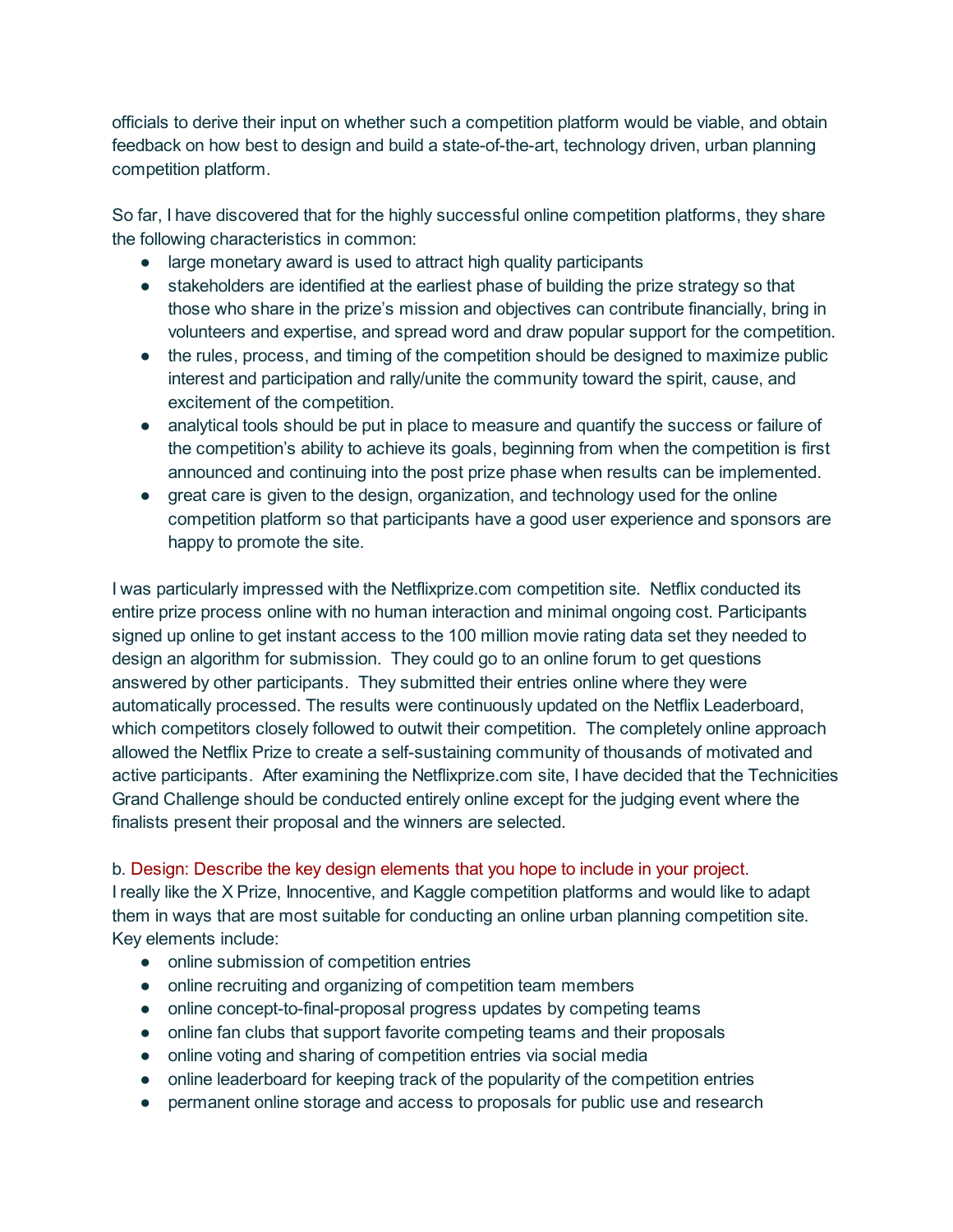7) Final Product: Describe what format you anticipate that the final product will be in. You could create a poster, video, document, or other proposed final product format. I have created a prototype of the online competition platform at this website: [http://technicitiesgrandchallenge.splashthat.com](http://www.google.com/url?q=http%3A%2F%2Ftechnicitiesgrandchallenge.splashthat.com&sa=D&sntz=1&usg=AFQjCNHdIRD6YQKRGH9sPOZmnHrC-6fHog)

8) Who you are working with: Indicate whether this is your project or if you are working in a team. Right now, I am working alone, but would like others to join me and work together as a team. My classmates can also contribute suggestions to my proposal via the MindMixer platform.

Below, I have attached an illuminating McKinsey & Co. report on the benefits and effectiveness of incentivized competition. Here are some excerpts:

"Leading philanthropists should consider how they can best use prizes as part of their philanthropic portfolio, and should accept the challenge of finding innovative ways to harness the potential of this powerful instrument."

"Well designed prizes carry a strong element of theater that makes them newsworthy and media friendly. This messaging and brand-building potential is attractive to corporations looking to burnish their image or wealthy donors seeking to signal their arrival."

"Prizes attract diverse groups of experts, practitioners, and laypeople—regardless of formal credentials—to attempt to solve difficult problems, dramatically expanding the pool of potential solvers and lower the cost of attempting or recognizing solutions."

"Prizes highlight and elevate superlative behaviors, ideas, and achievements in order to motivate, guide, and inspire others. Identifying excellence remains the cornerstone of many prizes—the essence of their power to produce change."

"A core power of prizes derives from their openness: their ability to attract diverse talent, generate unexpected approaches, and reveal unusual perspectives in the face of a problem or challenge."

# "Prizes can provide valuable leverage for a sponsor's investment by mobilizing further financial or intellectual capital in support of a solution."

"One of prizes' great strengths is their ability to attract investments from competitors many times greater than the cost of delivering and awarding a prize."

"Prizes should be in the basic toolkit of today's philanthropists, and that these philanthropists should approach them strategically, with a learning mindset, and a focus on effective implementation."